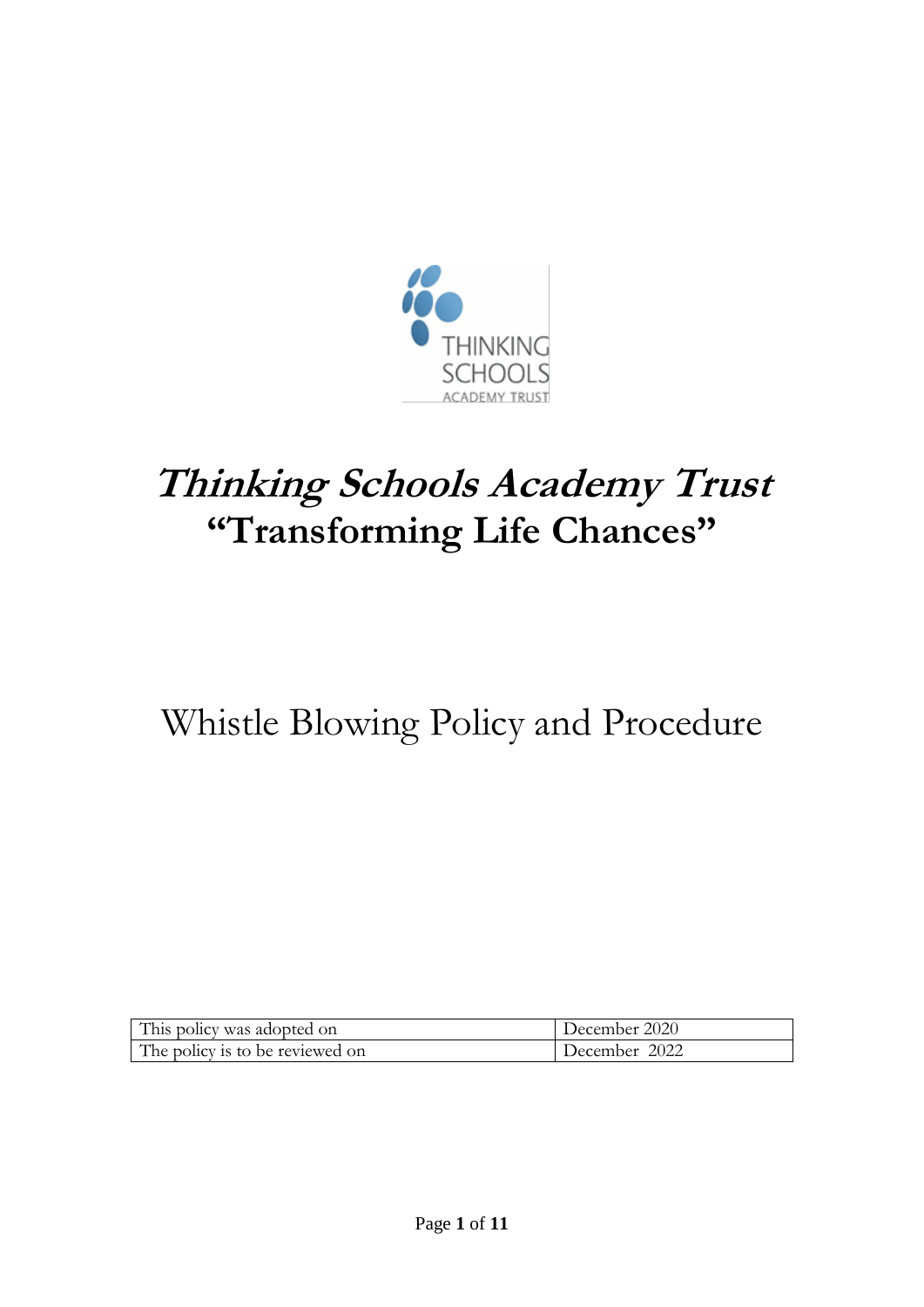# **Contents Page**

| $\mathcal{D}_{\cdot}$ |  |
|-----------------------|--|
| 3                     |  |
| 4                     |  |
| 5                     |  |
| 6                     |  |
|                       |  |
|                       |  |
|                       |  |
| 8                     |  |
| 9                     |  |
| 10                    |  |
| 11                    |  |
| 12                    |  |
| 13                    |  |
| 14                    |  |
| 15                    |  |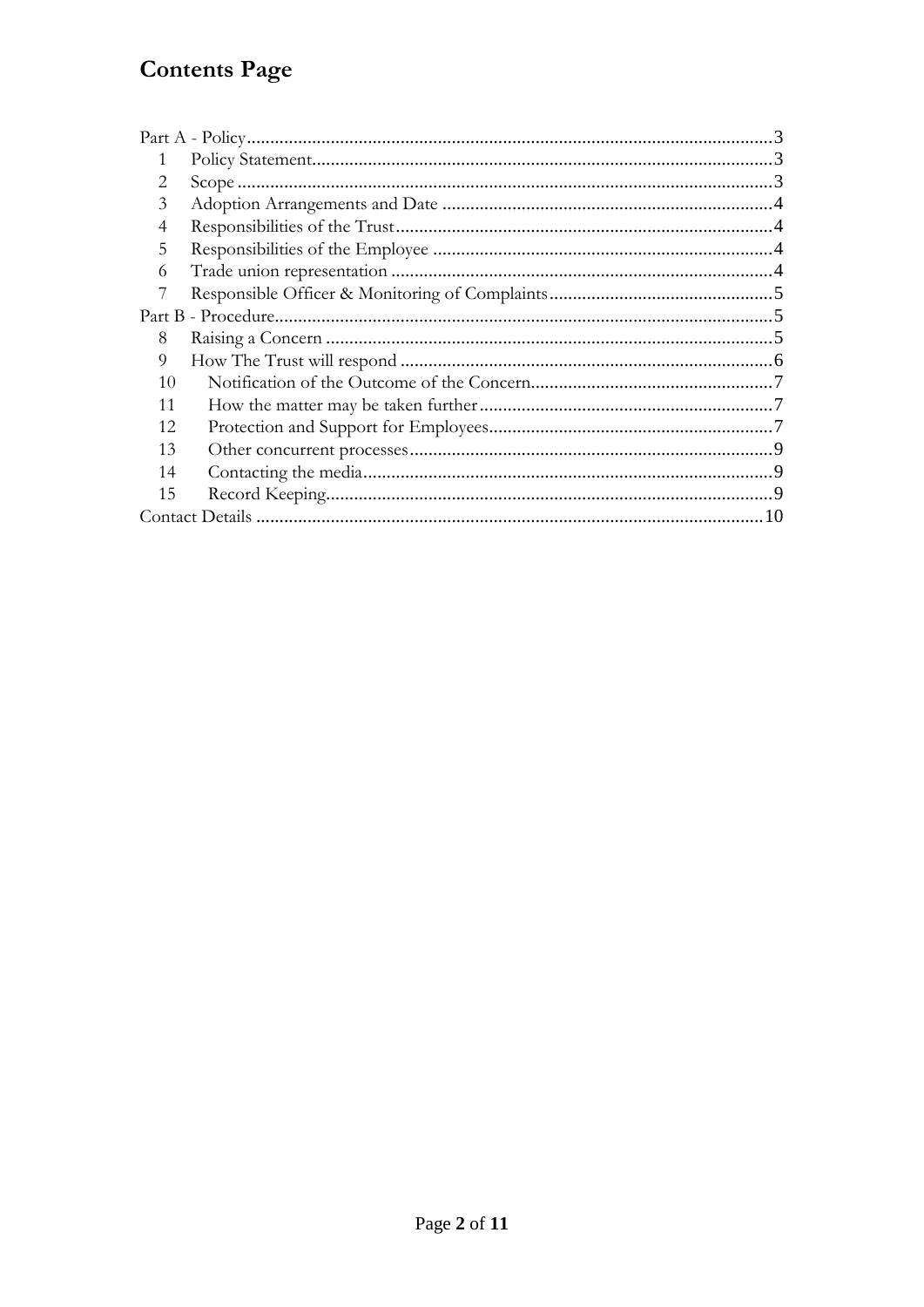# <span id="page-2-1"></span><span id="page-2-0"></span>**Part A - Policy**

## **1 Policy Statement**

The Thinking Schools Academy Trust is committed to achieving the highest possible standards of probity and integrity regarding its practices.

The Trust recognises that it is important for all Employees to have a means by which they can raise serious concerns about any aspect of the operation of the Trust. The Trust further acknowledges its obligations under the Public Disclosure Act (1998) to ensure mechanisms are in place through which concerns relating to matters of public interest can be raised.

The Trust encourages Employees to raise any concerns internally at the earliest opportunity rather than disregarding issues or raising the matter externally.

The Trust will address concerns seriously and undertake as much investigation as is necessary given the circumstances – this may include referral to external agencies

The Trust will endeavour to advise an Employee of any actions / outcome arising from a complaint where appropriate.

Reasonable support and protection will be afforded to an Employee who raises a concern.

Where a concern is raised in good faith, an Employee will be protected from detriment, harassment and victimisation. It is recognised that in certain cases it may be appropriate to consider concerns raised on a confidential or anonymous basis.

This policy and procedure explains:

- The mechanism for raising concerns
- The range of responses the Trust may take upon receipt of concerns
- The support and protection available to Employees.

#### **2 Scope**

<span id="page-2-2"></span>This Policy and Procedure applies to all employees of The Thinking Schools Academy Trust. (This policy also applies to agency workers, volunteers, contractors and others working on Trust premises).

The Whistle Blowing Procedure provides a means for Employees to raise concerns about conduct or situations which they believe are inappropriate. The complaint must be a 'qualifying disclosure'. This is any disclosure of information which 'in the reasonable belief of the employee/worker' making the disclosure tends to show that one or more of the following has occurred, is occurring, or is likely to occur, concerns may include, but are not limited to:

- conduct which is, has been or is likely to be an offence or breach of law
- conduct that has occurred, is occurring or is likely to occur the result of which the Trust fails to comply with a legal obligation
- acts or potential acts of fraud / corruption or the misuse of public funds / resources
- past, current or likely health and safety risks
- concerns about any aspect of service provision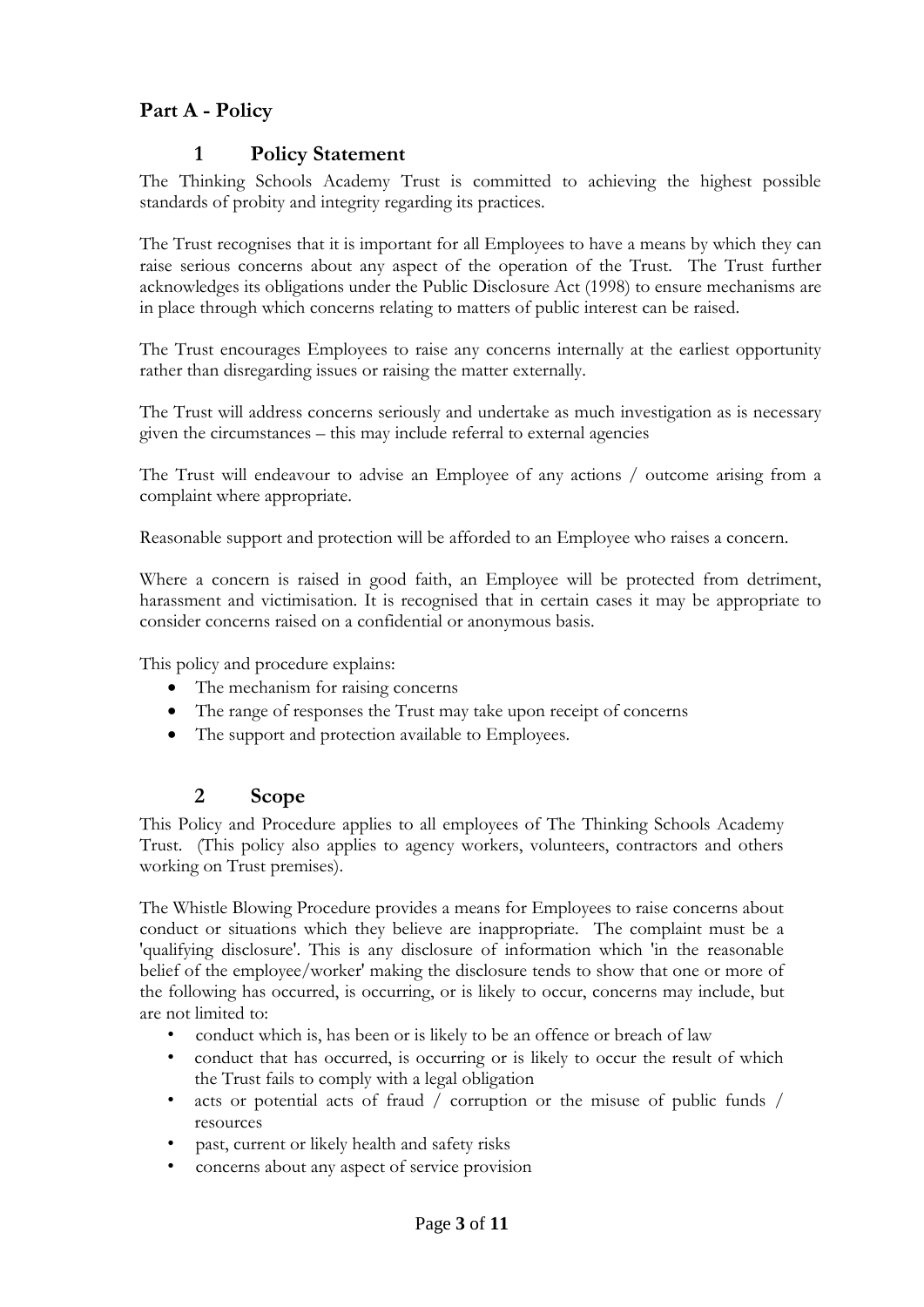- concerns of a safeguarding / child protection nature
- unethical or unprofessional conduct that causes concern
- the deliberate concealment of information relating to concerns listed above

Concerns relating to an individual's own employment should be raised through the Trust's grievance and harassment procedures.

Employees may raise concerns about the practice of anyone who works for or on / behalf the Trust including:

- Employees
- Governors
- Volunteers
- Contractors
- Visitor

Prior to raising a concern, an Employee may wish to discuss the matter with colleagues to see if it is shared. If this is the case Employees may wish to raise the matter collectively, however staff should be prepared to give their own account during any investigation should this be required.

There is no time limit for raising a concern, however Employees are encouraged to do so at the earliest opportunity since it may be difficult to address a matter if a significant time has elapsed.

#### **3 Adoption Arrangements and Date**

<span id="page-3-0"></span>This procedure was adopted by the Board of Directors of The Thinking Schools Academy Trust on <sup>7th</sup> December 2020 and supersedes any previous whistleblowing policy and procedure.

This policy will be reviewed by the Board of Director every 4 years or earlier if there is a need. This will involve consultation with the recognised unions.

#### **4 Responsibilities of the Trust**

- <span id="page-3-1"></span>To foster a culture where Employees can feel confident in raising concerns
- To ensure concerns are fully considered, investigated as necessary and action taken as appropriate
- To ensure that Employees raising concerns receive feedback on any action taken where appropriate
- To make employees aware how they can take matters further if they are not satisfied
- To reassure Employees that they will be protected against detriment and reprisal should they raise a concern

#### **5 Responsibilities of the Employee**

- <span id="page-3-2"></span> To raise legitimate concerns only where there is reasonable grounds / evidence for doing so
- To raise matters in good faith and not of a malicious / vexatious nature
- To engage with internal / external actions to address any concerns by attending meetings and / or participating in any investigation

#### **6 Trade union representation**

<span id="page-3-3"></span>Employees may wish to consult and seek guidance from their Trade Union representative before making a disclosure under this procedure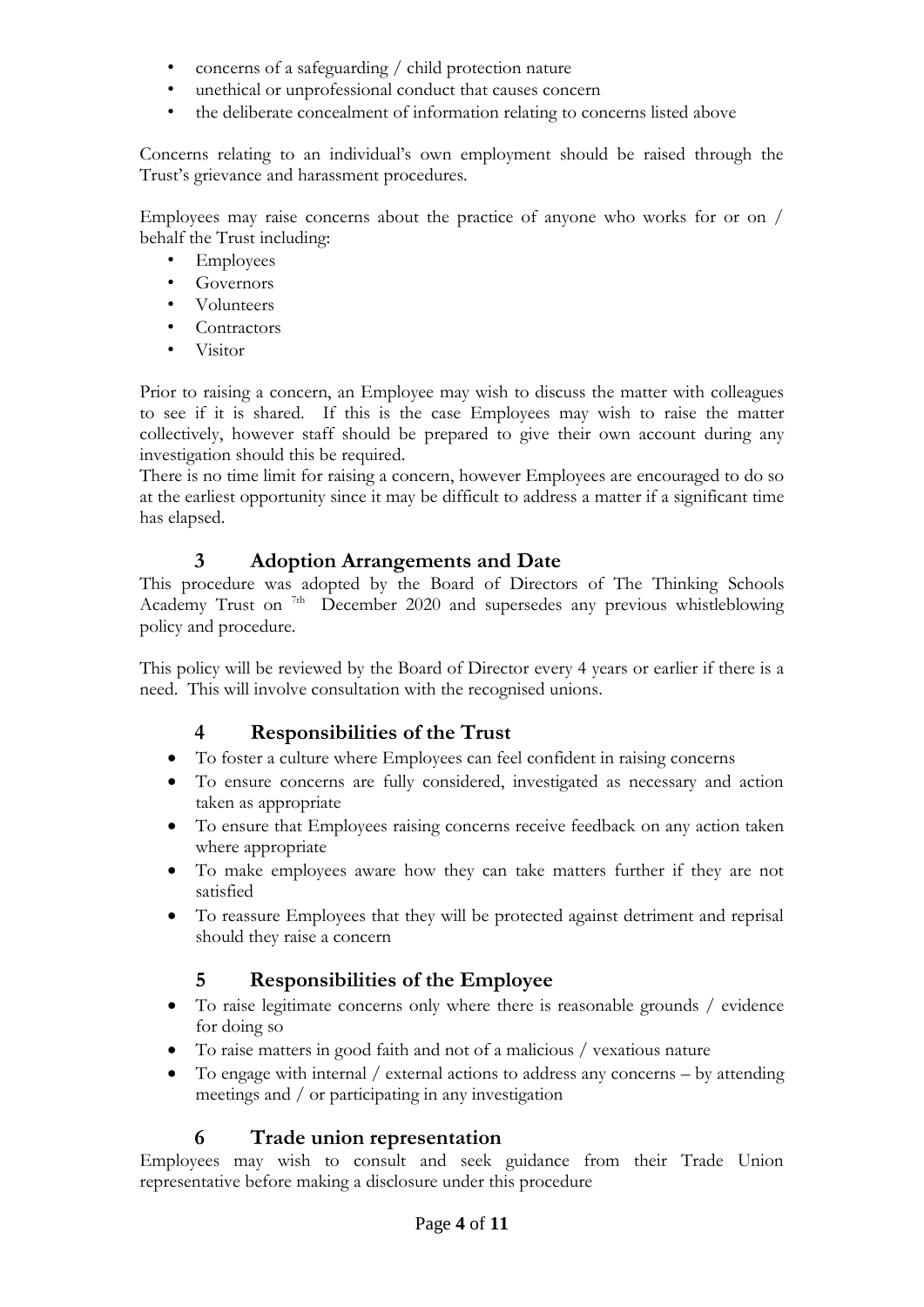Employees may be accompanied to any meeting by a trade union representative or workplace colleague who is not involved in the area of work to which the concern relates

## **7 Responsible Officer & Monitoring of Complaints**

<span id="page-4-0"></span>The Board of Directors has overall responsibility for the maintenance and operation of this policy and procedure.

The Board of Directors will maintain a confidential record of all concerns raised and their outcomes for reporting and monitoring purposes. Any reporting will not identify the parties to the complaint.

#### <span id="page-4-2"></span><span id="page-4-1"></span>**Part B - Procedure**

#### **8 Raising a Concern**

Wherever possible employees should initially raise concerns with their line manager or the Headteacher / Principal.

In instances of serious concern or where the complaint involves the line manager or Headteacher / Principal complaints may be raised with the Deputy CEO or Head of HR.

Should the Headteacher / Principal have concerns – these should be raised with the Chief Executive Officer or Deputy CEO.

In instances where the complaint involves the CEO or Deputy CEO the complaint should be raised with the Chair of Directors.

Please refer to Appendix A for the appropriate internal contacts

In addition to the employer, whistle-blowers may make a qualifying disclosure to:

Someone other than the employer who is legally responsible for the situation in respect of which the disclosure is made (ERA section 43C). This could include, for example, the client in an outsourcing scenario (for example, the employee is seconded to work at a client's premises and finds evidence of malpractice and reports it to the client rather than the employer).

A legal advisor (ERA section 43D). The worker does not have to act 'in good faith' for this disclosure to be protected.

A government minister if the individual is appointed under a Parliamentary Act by the minister (ERA section 43E).

A prescribed person (ERA section 43F). A prescribed person would include, for example, HMRC, the Health & Safety Executive, Ofcom and so on. The worker must reasonably believe the disclosure falls within the regulator's remit and that the allegations are substantially true.

Some other person to whom it is reasonable to disclose (ERA section 43G).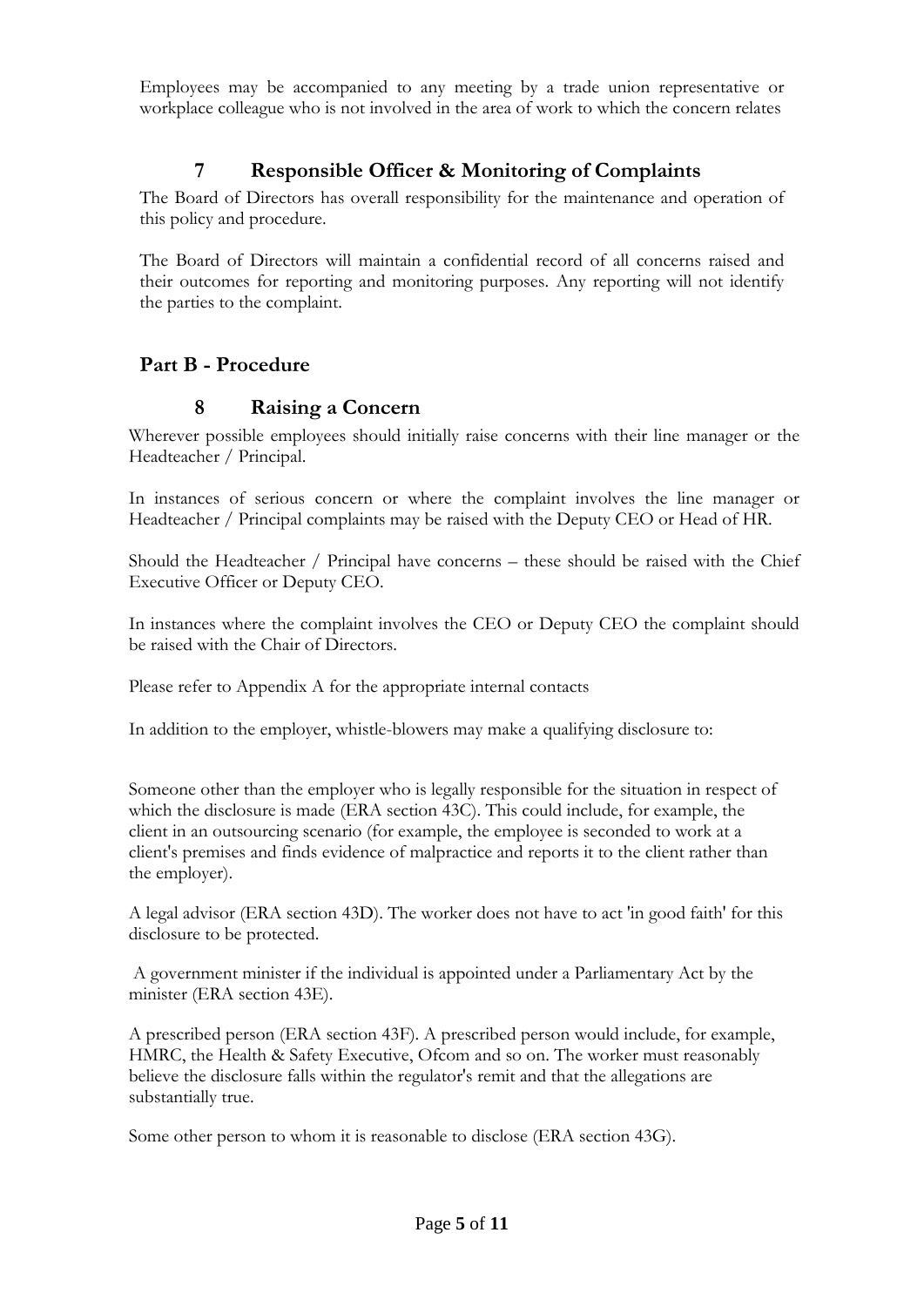Concerns may be raised verbally or in writing.

A concern raised in writing should:

- set out the background and history of the concern giving names, dates and places where possible
- give the reason why the employee particularly concerned about the situation
- state that the employee wishes their concerns to be addressed under the whistleblowing procedure

Should a verbal complaint be made an employee may be asked to confirm this in writing.

An Employee is not expected to prove beyond doubt the validity of their concern/s, however they will need to demonstrate that there are sufficient grounds for their complaint.

An Employee may invite a trade union representative to support them in raising a concern or raise the matter on their behalf or at a subsequent meeting to explore the complaint.

# **9 How The Trust will respond**

<span id="page-5-0"></span>Preliminary enquiries may be made to decide on the appropriate course of action. This may necessitate further discussion with the Employee who has raised the concern.

On occasion, it may not be appropriate for the person who receives the complaint to progress the concern and the matter may be referred to another individual within the Trust or an external organisation.

It may be possible to resolve some concerns informally by agreed action without the need for further formal investigation.

Where it is not possible to resolve the matter informally, the action taken by the Trust will depend on the nature of the concern and may include:

- Undertaking an internal management or disciplinary investigation
- Referral to the Trust's auditors
- Referral to another regulatory authority
- Referral to the Police
- Referral to the local authority

Within 10 working days of receipt of any concern the person progressing the matter will write to the Employee to:

- acknowledge that the concern has been received
- indicate how the Trust proposes to address the matter including whether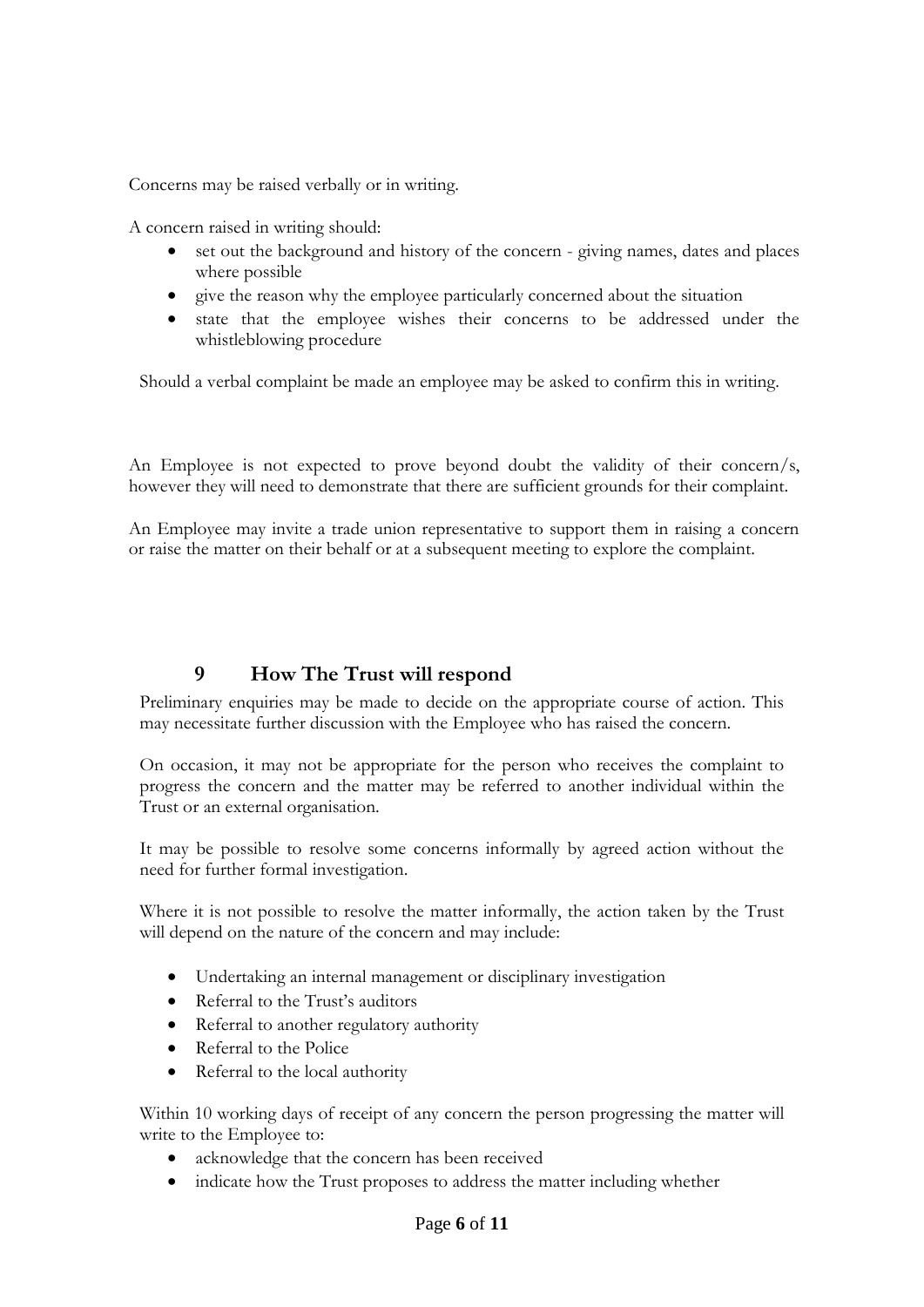further investigation or referral to another organisation will be made

 indicate whether further information will be sought from the employee and the arrangements for obtaining this where known

The form of further contact between the Employee and the person progressing the complaint will depend on the nature of the matter raised and the follow up action required.

In instances where an investigation is prolonged or referral to an external agency takes place – arrangements made be made to provide the Employee with situational updates as far as is practicable.

# **10 Notification of the Outcome of the Concern**

<span id="page-6-0"></span>The Trust recognises that an Employee raising a concern would wish to be assured that the matter has been fully addressed. Feedback will be provided on the outcome of the complaint, wherever possible.

In some circumstances however it may not be appropriate or permissible to share this information (for example where legal / disciplinary or regulatory authority action is pending or if sharing information may infringe the duty of confidence owed to a third party)

#### **11 How the matter may be taken further**

<span id="page-6-1"></span>This procedure is intended to provide Employees with a mechanism to raise concerns internally within The Thinking Schools Academy Trust.

Should this process be exhausted and the Employee feels that matters have not been fully / appropriately addressed or that concerns are ongoing they may wish to raise the matter outside of the Trust and/or contact their trade union.

Appropriate contacts are listed at Appendix A

An Employee who intends to raise a concern externally is encouraged to consider carefully whether this is the most appropriate form of action to resolve the issue and whether all reasonable internal steps have been taken. It is advisable for employees to seek advice from their trade union in such circumstances.

<span id="page-6-2"></span>If a matter is raised outside of the Trust, an Employee should take all reasonable steps to ensure that confidential or privileged information is not disclosed.

# **12 Protection and Support for Employees**

The Trust will take reasonable measures to support and protect Employees who raise concerns.

#### **Protection from Detriment**

Employees raising a concern in good faith and with reasonable grounds for doing so will be not be subject to discrimination, harassment or victimisation. Should an Employee believe they have been subject to detriment or retribution they should report this to the Chair of Board of Directors who may address the matter in accordance with the Trust's disciplinary procedure.

Should an Employee raise a concern in good faith but these are not confirmed by a subsequent investigation, no action will be taken against them.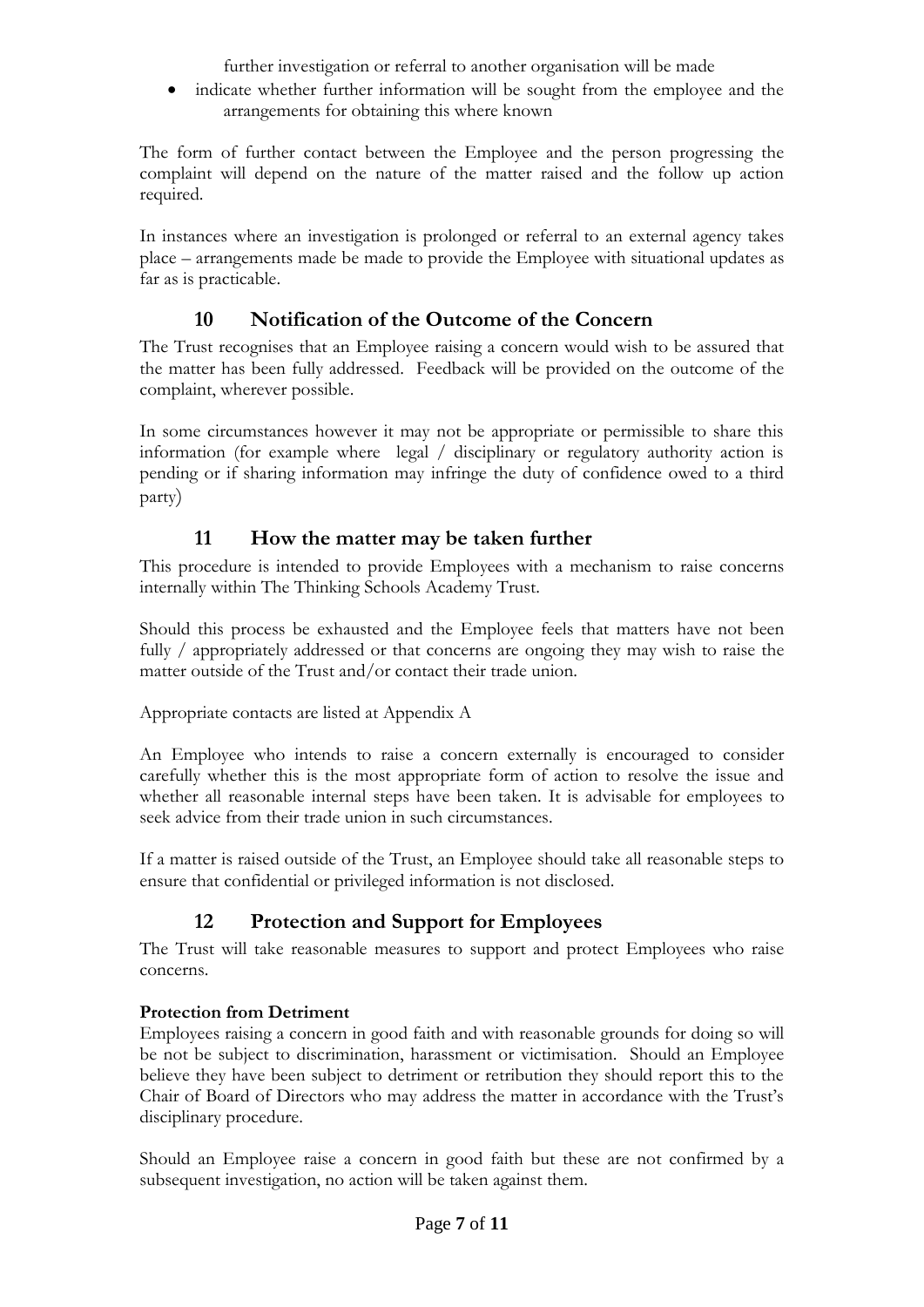However disciplinary action may be taken against individuals who knowingly make false, malicious or vexatious allegations.

Should an employee commit a criminal offence in raising a concern (e.g. accepting a bribe or an act of corruption) – protection from detriment may be lost and the Employee may be subject to the Trust's disciplinary procedures that can be found on the Trust website. https://www.tsatrust.org.uk/wp-content/uploads/2016/10/Disciplinary-Policy.pdf

In order to enjoy whistleblowing protection, there is no legal requirement that this procedure be followed.

#### **Confidentiality**

It is recognised that there may be some circumstances where an employee would prefer to raise a concern in confidence. Employees should make the Trust aware of this when raising their concern.

Consideration will be giving to arrangements to maintain the employee's confidentiality – including off site meetings where appropriate.

Every effort will be made not to reveal the Employee's identity, without their prior consent, if this is their wish.

However, in certain cases, it may not be possible to maintain confidentiality if the concern is subject to an external / police investigation where disclosure is required. Employee's will be advised should there be a possibility that their confidentiality cannot be maintained.

#### **Anonymous Concerns**

Employees are encouraged to put their name to any allegation where possible.

Anonymous allegations will be considered and investigated at the Trust's discretion.

In exercising the discretion, the following factors may be considered:

- the seriousness of the issues raised
- the credibility of the concern; and
- the likelihood of confirming the allegation from attributable sources

Is should be noted that it may be more difficult to address the concern, support an employee or advise them of the outcome where a concern is reported anonymously.

#### **Support**

Employees who raise a concern may wish to make use of the confidential counselling service provided by the Academy. For contact details see Appendix A.

Employees may also wish to consult their professional association or Trade Union if they are a member.

Other sources of support are provided in Appendix A.

Should an employee be required to give evidence in criminal or disciplinary proceedings – consideration will be given to appropriate support.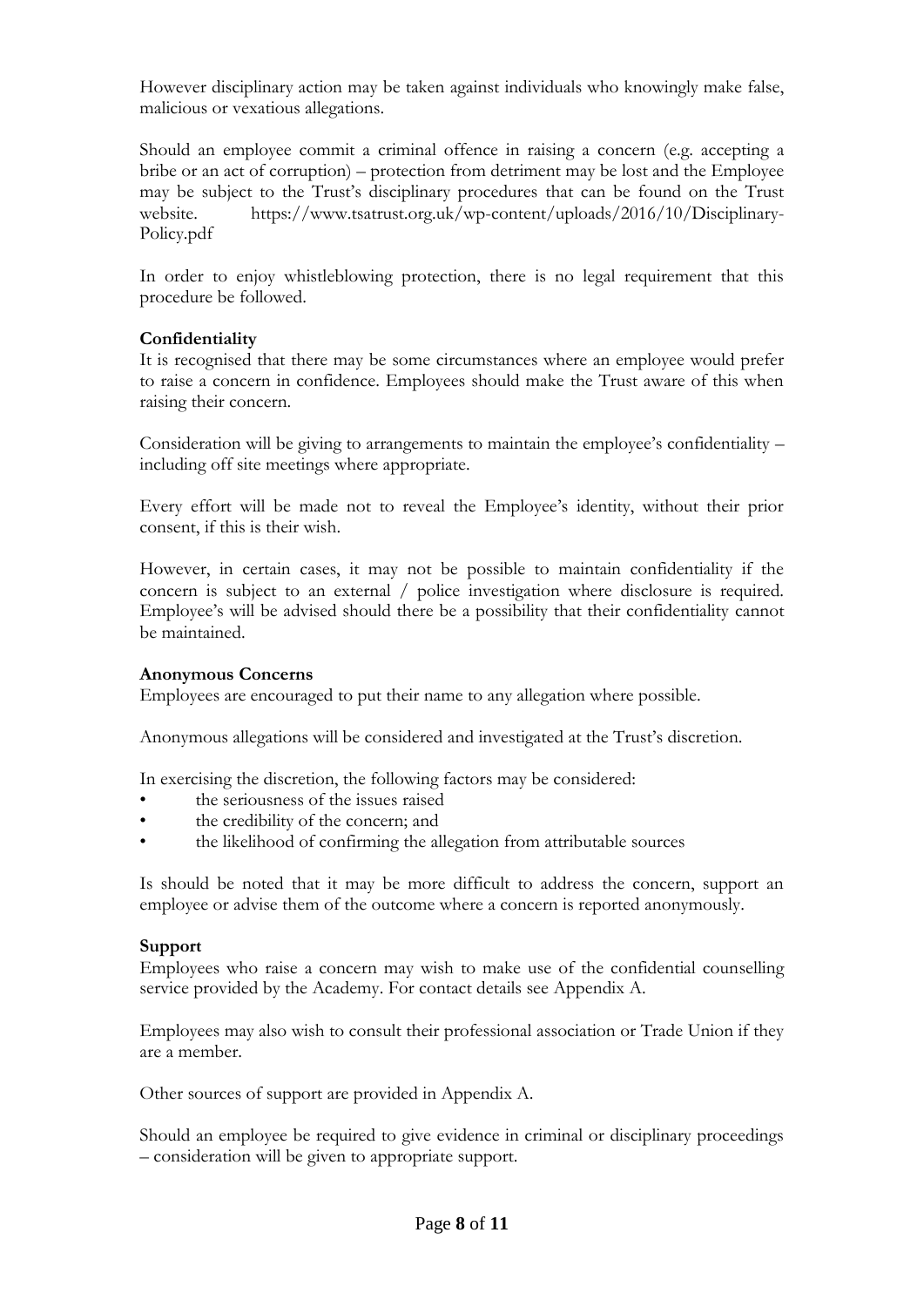#### **13 Other concurrent processes**

<span id="page-8-0"></span>Where a complaint is raised under the whistleblowing procedure this will not in itself be sufficient to halt any other ongoing processes relating to absence, conduct, performance or redundancy.

However, each case will be considered on its merits to ensure that the Trust is acting reasonably.

#### **14 Contacting the media**

<span id="page-8-1"></span>Should an Employee be considering contacting the media they are strongly advised to seek guidance from their Trade union representative and where possible discuss the matter with the Headteacher / Principal.

# **15 Record Keeping**

<span id="page-8-2"></span>Notes may be taken of all meetings with the Employee held under this procedure. Where notes are taken a copy will be made available to the Employee within 5 working days.

All records will be treated as confidential and processed in accordance with the Data Protection Act (1998) which provides individual's with the right to request and have access to certain data.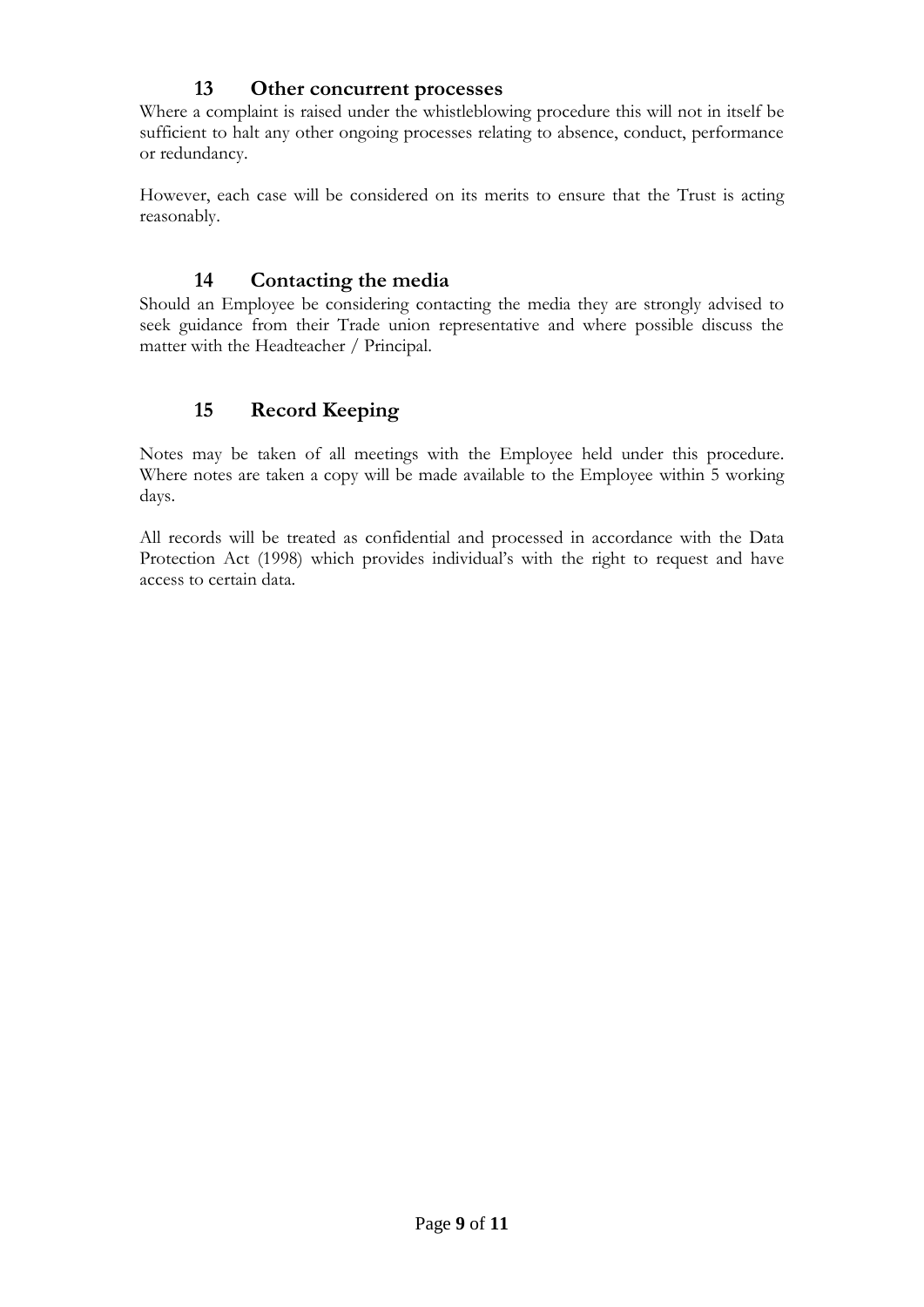# <span id="page-9-0"></span>**Contact Details**

It is the usual expectation that Employee's will have endeavoured to raise the matter internally within the school before referring the mater to an external organisation

| Internal                |                         |                            |  |  |
|-------------------------|-------------------------|----------------------------|--|--|
| Contact                 | <b>Telephone Number</b> | Email                      |  |  |
| Chief Executive Officer | 0333 36 02050           | S. Gardner@tsatrust.org.uk |  |  |
| Stuart Gardner          |                         |                            |  |  |
| Deputy CEO              | 0333 36 02050           | L.Miller@tsatrust.org.uk   |  |  |
| Lee Miller              |                         |                            |  |  |
| Head of HR              | 0333 36 02051           | L.Chapman@tsatrust.org.uk  |  |  |
| Lucy Chapman            |                         |                            |  |  |

Or in writing to the above named at the following address: Thinking Schools Academy Trust Park Crescent Chatham Kent ME4 6NT

If the complaint involves the CEO or Deputy CEO, please write to Peter Martin, Chair of Trustees on the above address.

#### **External**

| Contact                | <b>Telephone Number</b> | Email / Website                 |
|------------------------|-------------------------|---------------------------------|
| Public Concern at Work | 020 7404 6609           | www.pcaw.org.uk;                |
|                        |                         |                                 |
| National Audit Office  | 020 7798 7264.          | https://www.nao.org.uk/contact- |
|                        |                         | $us/contact-us/$                |
| Department for         | 0370 000 2288           | www.education.gov.uk;           |
| Education              |                         |                                 |
|                        |                         |                                 |
| Ofsted                 | 0300 123 3155           | whistleblowing@ofsted.gov.uk;   |
|                        |                         |                                 |
| Local Government       | 0300 061 0614           | www.lgo.org.uk;                 |
| Ombudsman              |                         |                                 |

Employees may also wish to raise a concern with:

- Director of Children's Services
- An elected member of the local authority
- relevant trade union or professional association where the employee is a member
- a solicitor
- the police